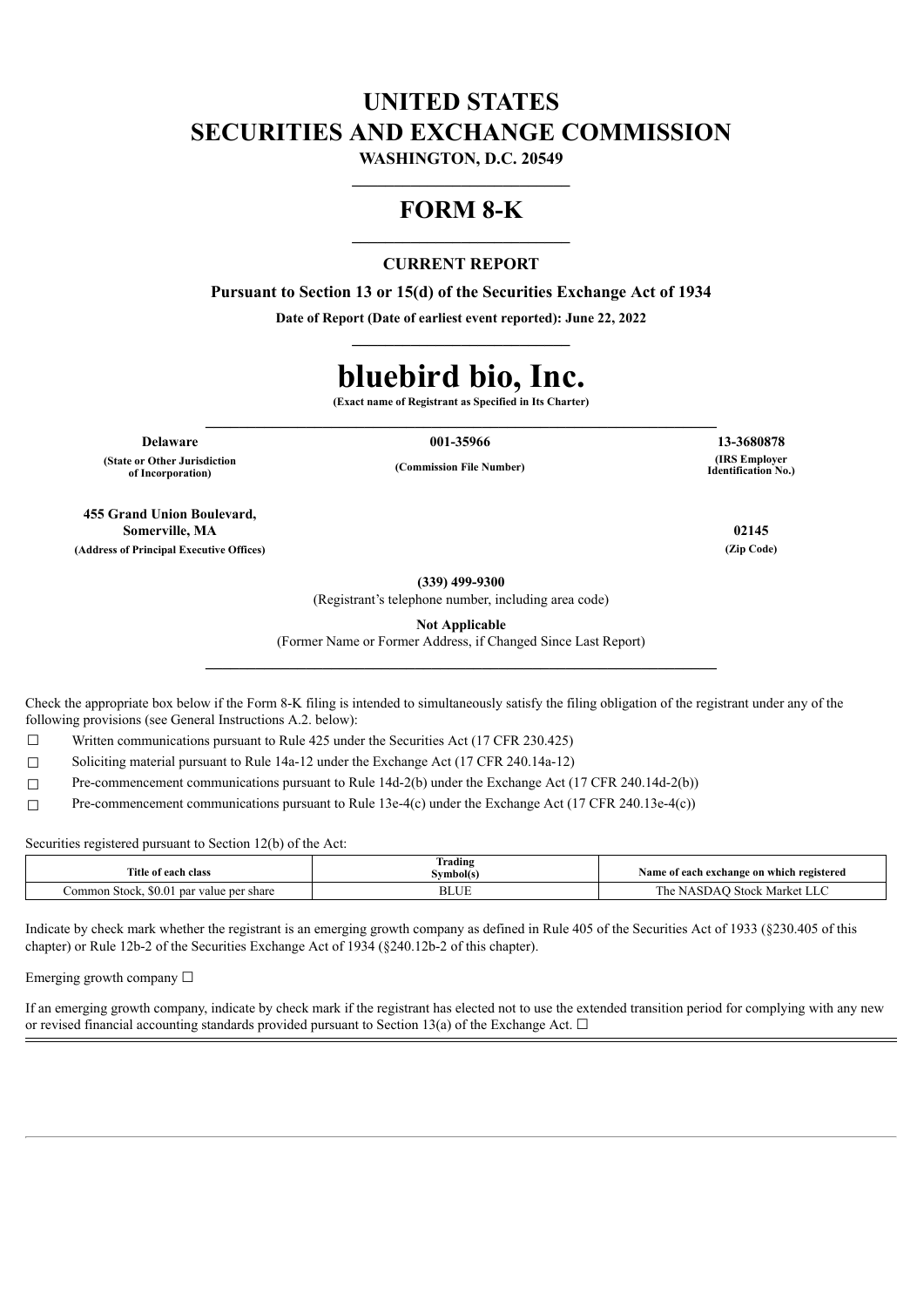### **Item 5.07 Submission of Matters to a Vote of Security Holders.**

On June 22, 2022, bluebird bio, Inc. (the "Company") held its previously announced Annual Meeting of Stockholders (the "Meeting"), at which a quorum was present. At the Meeting, the stockholders of the Company voted on the proposals as follows: (i) Nick Leschly and Najoh Tita-Reid as Class III members of the Board to serve until the Company's 2025 annual meeting of stockholders ("Proposal 1"); (ii) to approve, on a non-binding advisory basis, the compensation paid to the Company's named executive officers ("Proposal 2"); and (iii) ratify the selection of Ernst & Young LLP as the Company's independent registered public accounting firm for the fiscal year ending December 31, 2022 ("Proposal 3").

The Company's stockholders re-elected the two persons listed below as Class III directors pursuant to Proposal 1. The voting results were as follows:

|                 | Votes For  | Votes Against | Abstentions | <b>Broker Non-Votes</b> |
|-----------------|------------|---------------|-------------|-------------------------|
| Nick Leschly    | 26.282.797 | 16.394.826    | 56.471      | 10.292.175              |
| Najoh Tita-Reid | 42.154.364 | 480.496       | 99.234      | 10,292,175              |

The Company's stockholders approved Proposal 2 in a non-binding advisory vote. The voting results were as follows:

| Votes For  | <b>Votes Against</b> | Abstentions | <b>Broker Non-Votes</b> |
|------------|----------------------|-------------|-------------------------|
| 39,680,750 | 2,947,051            | 106,293     | 10,292,175              |

The Company's stockholders approved Proposal 3. The voting results were as follows:

| Votes For  | Votes Against | Abstentions | <b>Broker Non-Votes</b> |
|------------|---------------|-------------|-------------------------|
| 52,651,440 | 280,226       | 94.603      |                         |